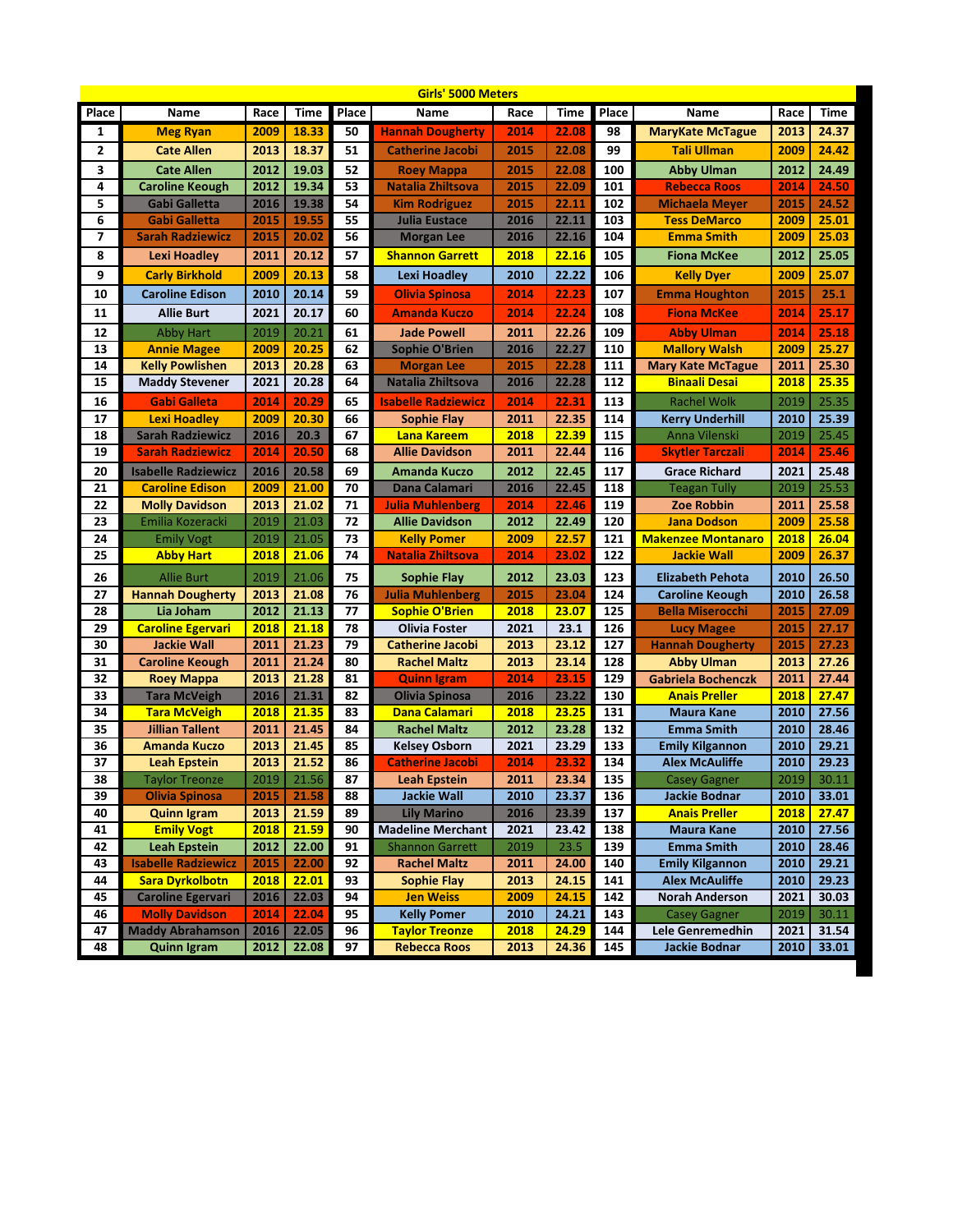|                | Girls' 4000 Meters         |      | <b>Bear Mountain 3 Mile</b> |                               |         |
|----------------|----------------------------|------|-----------------------------|-------------------------------|---------|
| Place          | Name                       | Race | Time                        | Pavoni                        | 21.06.5 |
| $\mathbf{1}$   | <b>Sarah Radziewicz</b>    | 2013 | 15.53                       | <b>E</b> Vogt                 | 21.54.7 |
| $\overline{2}$ | <b>Hannah Dougherty</b>    | 2012 | 16.24                       | Egervari                      | 22.27.5 |
| 3              | Roey Mappa                 | 2012 | 16.40                       | Hart                          | 22.32.6 |
| 4              | <b>Julia Muhlenberg</b>    | 2013 | 17.08                       | <b>Eustace</b>                | 23.11.7 |
| 5              | <b>Isabelle Radziewicz</b> | 2013 | 17.12                       | Calamari                      | 23.22.0 |
| 6              | <b>Ryan Spencer</b>        | 2009 | 18.09                       | <b>McVeigh</b>                | 24.14.6 |
| 7              | <b>Sophie Flay</b>         | 2010 | 18.40                       | Henderson                     | 24.56.2 |
| 8              | <b>Tara McVeigh</b>        | 2015 | 18.41                       | Desai                         | 25.12.6 |
| 9              | <b>Lily Stowell</b>        | 2021 | 18.47                       | Vincent                       | 25.31.8 |
| 10             | <b>Emily Vogt</b>          | 2016 | 18.56                       | <b>Marino</b>                 | 25.39.9 |
| 11             | <b>Allie Burt</b>          | 2018 | 19.00                       | <b>Bear Mountain 3 Mile</b>   |         |
| 12             | <b>Rachel Maltz</b>        | 2010 | 19.08                       | Mocarski                      | 15.52.1 |
| 13             | <b>Madi Hutchens</b>       | 2019 | 19.39                       | Igram                         | 16.29.1 |
| 14             | Amanda Kuczo               | 2011 | 20.08                       | Maniscalco                    | 16.30.2 |
| 15             | <b>Suleen Kareem</b>       | 2019 | 20.22                       | <b>Hutchens</b>               | 16.42.0 |
| 16             | <b>Leah Epstein</b>        | 2010 | 21.17                       | Jagoe                         | 16.43.4 |
| 17             | <b>Abby Ulman</b>          | 2011 | 21.28                       | M Vogt                        | 17.00.1 |
| 18             | <b>Miriam Grosman</b>      | 2021 | 21.41                       | Pomer                         |         |
| 19             | <b>Ella Von Wahdle</b>     | 2021 | 22.14                       | <b>Muhlenberg</b>             | 17.40.0 |
| 20             | <b>Lise Elbrish</b>        | 2021 | 23.02                       | Galletta                      | 17.47.0 |
|                | <b>Boys' 4000 Meters</b>   |      |                             | Garskof                       | 17.55.0 |
| Place          | Name                       | Race | Time                        | Leppla                        | 17.56.8 |
| 1              | <b>Alex Mocarski</b>       | 2014 | 14.19                       | <b>Harris</b>                 |         |
| $\overline{2}$ | <b>Nick Gans</b>           | 2010 | 14.34                       | <b>G</b> Vogt                 |         |
| 3              | <b>Will Brisman</b>        | 2013 | 14.40                       | Nightingale                   |         |
| 4              | <b>Quinn Hermann</b>       | 2013 | 14.40                       | Appelson                      |         |
| 5              | <b>Elliott Schunk</b>      | 2019 | 14.47                       | <b>Biegel</b>                 |         |
| 6              | <b>Chris Bencivengo</b>    | 2009 | 14.53                       | <b>Bear Mountain 1.8 Mile</b> |         |
| 7              | <b>AJ Hutchens</b>         | 2016 | 14.55                       | <b>Treonze</b>                | 12.55.3 |
| 8              | <b>Charlie Kieffer</b>     | 2012 | 14.56                       |                               |         |
| 9              | <b>Sam Klein</b>           | 2015 | 15.28                       |                               |         |
| 10             | <b>Philip Galletta</b>     | 2015 | 15.29                       |                               |         |
| 11             | <b>Ryan Muhlenberg</b>     | 2015 | 15.37                       |                               |         |
| 12             | <b>Jon Salerno</b>         | 2012 | 15.38                       |                               |         |
| 13             | <b>James Maniscalco</b>    | 2014 | 15.40                       |                               |         |
| 14             | <b>Jon Guzik</b>           | 2019 | 15.51                       |                               |         |
| 15             | Zach Vogt                  | 2019 | 15.52                       |                               |         |
| 16             | Andrew Calamari            | 2014 | 15.58                       |                               |         |

| Bear Mountain 3 Mile          |         |
|-------------------------------|---------|
| Pavoni                        | 21.06.5 |
| E Vogt                        | 21.54.7 |
| Egervari                      | 22.27.5 |
| Hart                          | 22.32.6 |
| <b>Eustace</b>                | 23.11.7 |
| Calamari                      | 23.22.0 |
| McVeigh                       | 24.14.6 |
| Henderson                     | 24.56.2 |
| Desai                         | 25.12.6 |
| Vincent                       | 25.31.8 |
| Marino                        | 25.39.9 |
| <b>Bear Mountain 3 Mile</b>   |         |
| Mocarski                      | 15.52.1 |
| Igram                         | 16.29.1 |
| Maniscalco                    | 16.30.2 |
| Hutchens                      | 16.42.0 |
| Jagoe                         | 16.43.4 |
| M Vogt                        | 17.00.1 |
| Pomer                         |         |
| <b>Muhlenberg</b>             | 17.40.0 |
| Galletta                      | 17.47.0 |
| Garskof                       | 17.55.0 |
| Leppla                        | 17.56.8 |
| <b>Harris</b>                 |         |
| G Vogt                        |         |
| Nightingale                   |         |
| Appelson                      |         |
| <b>Biegel</b>                 |         |
| <b>Bear Mountain 1.8 Mile</b> |         |
| <b>Treonze</b>                | 12.55.3 |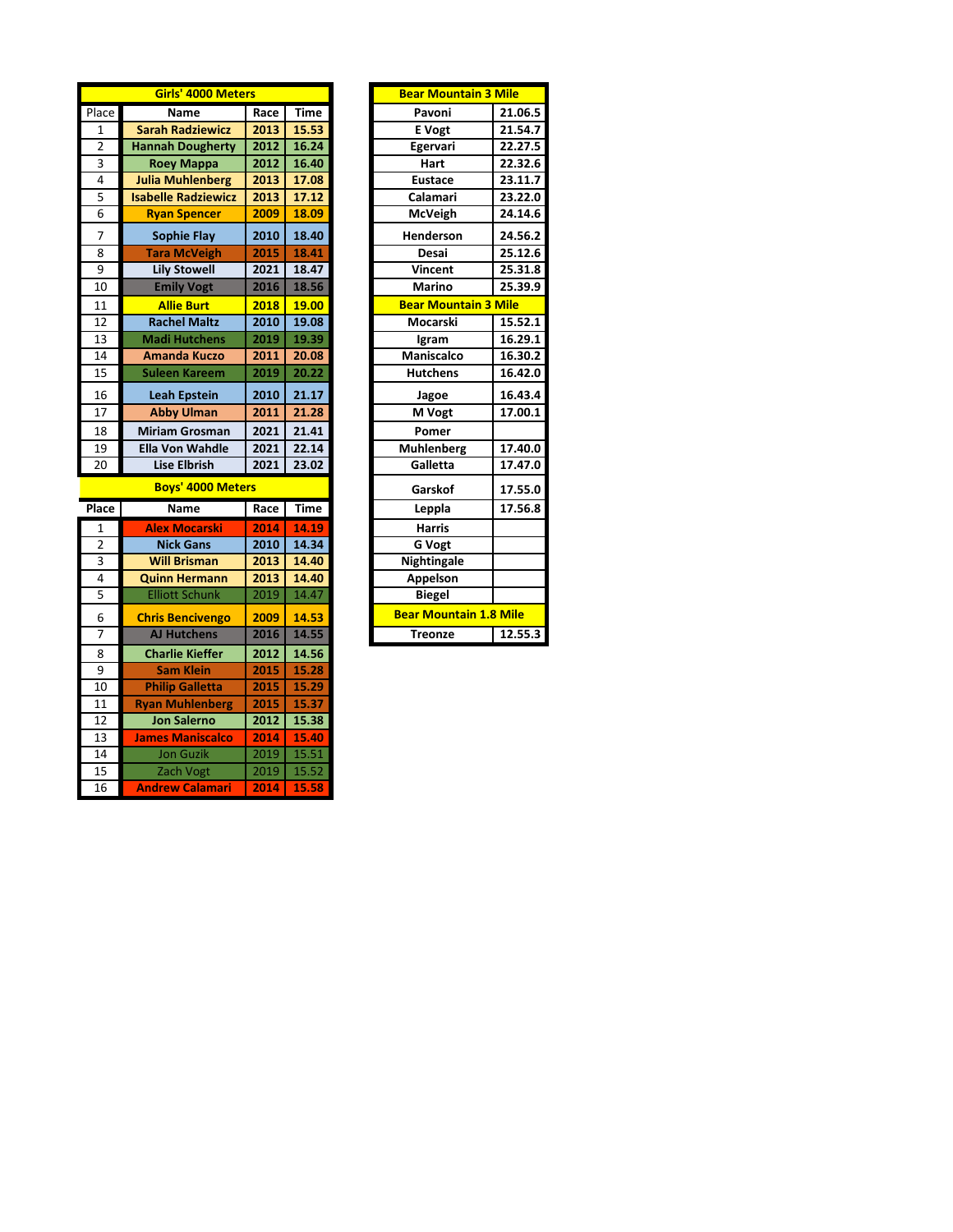| Place<br><b>Time</b><br>Place<br><b>Time</b><br>Place<br>Name<br>Race<br>Name<br>Race<br>Time<br>Name<br>Race<br><b>Harry Warnick</b><br>2011<br>16.02<br>49<br><b>Sebastian Rodriguez</b><br>2021<br>18.16<br>97<br><b>Shane McVeigh</b><br>2013<br>19.50<br>1<br>2<br>2016<br>16.06<br>50<br>2016<br>18.17<br><b>Will Brisman</b><br>98<br><b>Matt Warner</b><br>2013<br>19.51<br><b>Matt Vogt</b><br>3<br><b>Aidan Fiol</b><br>2013<br>16.28<br>51<br>2009<br>18.18<br>99<br>2016<br>19.53<br><b>Dan Prior</b><br><b>Brendan Cassette</b><br>4<br>2019<br>52<br>18.19<br>16.28<br><b>Ethan Kohn</b><br>2019<br>100<br>2019<br>19.55<br><b>Greg Vogt</b><br>Aidan Appelson<br>5<br>16.29<br>53<br>18.2<br>101<br><b>Charlie Kieffer</b><br>2015<br><b>James Cunningham</b><br>2021<br><b>Rob Goodwin</b><br>2009<br>19.56<br>6<br>54<br>2015<br>16.36<br>18.20<br>102<br>2019<br>19.57<br><b>Alex Mocarski</b><br><b>Matt Wojnoski</b><br>2014<br>Sebastian Rodriguez<br>7<br>2018<br>16.41<br>55<br><b>Alex Ullman</b><br>2009<br>18.21<br>103<br><b>Dylan Pomer</b><br><b>Dylan Kostbar</b><br>2021<br>19.59<br>8<br><b>Charlie Williamson</b><br><b>James Maniscalco</b><br>2016<br>16.43<br>56<br>2021<br>18.24<br>104<br>19.59<br><b>Tong Liu</b><br>2009<br>9<br>2012<br>57<br><b>Aidan Fiol</b><br>16.44<br>2016<br>18.24<br>105<br><b>Johan Moskowitz</b><br>2021<br>20.03<br><b>Ryan Muhlenberg</b><br>18.24<br>10<br>2009<br>16.50<br>58<br><b>Anthony Gambuzza</b><br>2019<br>106<br><b>Jacob Russell</b><br>2013<br>20.05<br><b>Sam Parton</b><br>2010<br>16.51<br>59<br>11<br>2013<br>18.27<br>107<br>2012<br>20.09<br><b>Harry Warnick</b><br><b>Greg Lombardo</b><br>Dough Baran<br>2012<br>16.55<br>2016<br>18.27<br>20.13<br>12<br><b>Connor O'Day</b><br>60<br>108<br>2016<br><b>Dylan Pomer</b><br><b>Sam Klein</b><br><b>Roman Colao</b><br>2015<br>16.55<br>2013<br>18.29<br>109<br><b>Kevin Gartland</b><br>2011<br>20.15<br>13<br>61<br><b>Chris Robinson</b><br>14<br>2012<br>16.56<br>62<br>18.30<br>110<br><b>Nick Gans</b><br><b>Alex Petrecca</b><br>2013<br><b>Henry Minot</b><br>2011<br>20.15<br>15<br>2016<br>16.57<br>63<br>18.32<br>111<br><b>Peter Lombardo</b><br>2011<br>20.15<br><b>Danny Jagoe</b><br><b>Tong Liu</b><br>2011<br>16.58<br>112<br>16<br><b>AJ Hutchens</b><br>2018<br>64<br><b>Alex Ullman</b><br>2010<br>18.35<br><b>Chris Wilson</b><br>2012<br>20.17<br>2019<br>17.03<br>17<br><b>AJ Hutchens</b><br>65<br>2009<br>18.35<br>113<br>2018<br>20.22<br><b>Chris Bartlett</b><br><b>Sam Klein</b><br>2018<br>17.05<br>66<br>2012<br>18.37<br>18<br><b>Jeremy Garskof</b><br><b>Nick Anagnost</b><br>114<br><b>Kevin Gartland</b><br>2009<br>20.30<br>19<br>2018<br>17.14<br>67<br><b>David OHara</b><br>18.39<br>115<br>2012<br>20.37<br><b>Ryan Muhlenberg</b><br>2009<br><b>Shane McVeigh</b><br>20<br><b>Parker Broderick</b><br>2021<br>17.14<br>68<br><b>Aidan Fiol</b><br>2011<br>18.42<br>116<br><b>Peter Lombardo</b><br>2009<br>20.38<br>21<br>2014<br>17.17<br>69<br>2018<br>18.42<br>117<br>2018<br>20.38<br><b>Alex Petrecca</b><br><b>Zach Michael</b><br><b>Aidan Appelson</b><br>70<br>22<br>2015<br>2021<br><b>Jackson Stearns</b><br>17.17<br>18.43<br>118<br><b>Andrew Rhoades</b><br>20.39<br><b>Chris Robinson</b><br>2015<br>71<br>23<br>2016<br>17.17<br>Jacob Kane<br>2021<br>18.44<br>119<br><b>Alex Mocarski</b><br><b>Shane McVeigh</b><br>2014<br>20.41<br>17.18<br>72<br>18.49<br>120<br>Peter Vilenski<br>2019<br>20.41<br>24<br><b>Charlie Kieffer</b><br>2014<br>2014<br><b>Greg Lombardo</b><br>73<br>25<br><b>Will Brisman</b><br>2014<br>17.20<br>2013<br>18.50<br>121<br>2010<br>20.47<br><b>Jon Salerno</b><br><b>Chris Bencivengo</b><br>122<br>26<br>74<br>18.52<br><b>Roman Colao</b><br>2014<br>17.23<br><b>Chris Bencivengo</b><br>2011<br>Peter Lombardo<br>2010<br>20.48<br>75<br>27<br>2015<br>17.24<br><b>Charlie White</b><br>2021<br>18.53<br>123<br><b>Alec Kieffer</b><br>2021<br>21.04<br><b>Matt Wojnoski</b><br>2013<br>76<br>18.55<br>28<br><b>Nick Gans</b><br>17.27<br><b>Ethan Kohn</b><br>2018<br>124<br><b>Brenden Santoro</b><br>2011<br>21.04<br>2016<br>17.30<br>77<br>125<br>29<br>18.56<br><b>Chris Leppla</b><br><b>Jackson Stearns</b><br>2014<br><b>Cooper Rothman</b><br>2014<br>21.11<br>30<br>78<br>2010<br>19.04<br>126<br>2018<br>17.31<br><b>Chris Bartlett</b><br><b>Robert Pineda</b><br>2018<br>21.13<br>Noah Igram<br>17.36<br>2018<br>79<br>2016<br>19.10<br>127<br>2021<br>21.2<br>31<br><b>Greg Vogt</b><br><b>Peter Biegel</b><br><b>Noah Gross</b><br>2012<br>17.39<br>80<br><b>Sam Warnick</b><br>2010<br>19.12<br>128<br>32<br><b>David Rivera</b><br>2009<br>21.24<br><b>Kyle Byrne</b><br>2021<br>17.39<br>19.16<br>33<br><b>Ben Martin</b><br>81<br><b>Spencer Nightingale</b><br>2016<br>129<br>2011<br>21.25<br><b>Ben Freidrichs</b><br>17.4<br>82<br><b>Tong Liu</b><br>2010<br>19.17<br>130<br><b>Theo Pollex</b><br>2021<br>21.28<br>34<br>2015<br><b>Danny Jagoe</b><br>35<br>2009<br>17.44<br>83<br>131<br><b>Mike Robb</b><br><b>Nick Anagnost</b><br>2011<br>19.17<br>2011<br>21.30<br><b>Gary Oster</b><br>19.19<br>2015<br>17.5<br>84<br>2019<br>132<br>2013<br>21.37<br>36<br><b>James Maniscalco</b><br><b>Matteo Andres</b><br><b>Jack Ullman</b><br>37<br>2011<br>17.54<br>85<br>19.22<br>133<br><b>Sam Warnick</b><br><b>Mitchell Treonze</b><br>2021<br><b>Sam Bluestein</b><br>2015<br>21.44<br>38<br>$2012$<br>17.58<br>19.23<br>134<br>86<br>2018<br>2009<br>21.47<br><b>Henry Minot</b><br>Zander Egervari<br><b>Brad Nerreau</b><br>39<br><b>Charlie Kieffer</b><br>87<br><b>David Ohara</b><br>19.24<br>135<br><b>Matt Worthington</b><br>2013<br>18.00<br>2010<br>2009<br>21.48<br><b>Michael Cosenza</b><br>40<br><b>Chris Leppla</b><br>2015<br>18<br>88<br><b>Colin Baker</b><br>19.25<br>136<br>2019<br>21.53<br><b>2018</b><br><b>Dillon Otten</b><br>18.05<br><b>Chris Robinson</b><br>19.28<br>137<br><b>Olli Narouth</b><br>41<br>2009<br>89<br>2014<br>2011<br>22.02<br><b>Nick Gans</b><br>2011<br>90<br><b>Marc Jacobs</b><br>19.33<br><b>Justin Rhoades</b><br>42<br>18.06<br>2010<br>138<br>2018<br>22.03<br>2019<br>Sam Garskof<br>43<br>Zander Egervari<br>18.07<br>91<br>139<br>2019<br>22.4<br><b>Chris Rumsey</b><br>2014<br>19.34<br>44<br>92<br><b>Matt Wojnoski</b><br>19.35<br><b>Matt Worthington</b><br><b>Chris Bencivengo</b><br>2012<br>18.10<br>2013<br>140<br>2010<br>22.43<br>2016<br><b>Danny Pavoni</b><br><b>Jackson Gallati</b><br>45<br><b>Philip Galletta</b><br>18.10<br>93<br>2012<br>19.39<br>141<br>2014<br>22.48<br><b>Peter Biegel</b><br>18.10<br>19.42<br><b>Omar Mawloud</b><br>46<br>2018<br>94<br>Sam Garskof<br>2021<br>142<br>2010<br>23.02<br>47<br><b>Thomas Harris</b><br>2016<br>18.11<br>95<br>19.47<br><b>Henry Minot</b><br><b>Kevin Gartland</b><br>2010<br>143<br>2010<br>23.12<br>48<br>96<br>19.48<br><b>Percy Gale-Kelleter</b><br><b>Matt Vogt</b><br>2015<br>18.14<br><b>Jackson Stearns</b><br>2013<br>144<br>2011<br>23.15 | <b>Boys' 5000 Meters</b> |  |  |  |  |  |  |     |                        |      |       |  |
|-------------------------------------------------------------------------------------------------------------------------------------------------------------------------------------------------------------------------------------------------------------------------------------------------------------------------------------------------------------------------------------------------------------------------------------------------------------------------------------------------------------------------------------------------------------------------------------------------------------------------------------------------------------------------------------------------------------------------------------------------------------------------------------------------------------------------------------------------------------------------------------------------------------------------------------------------------------------------------------------------------------------------------------------------------------------------------------------------------------------------------------------------------------------------------------------------------------------------------------------------------------------------------------------------------------------------------------------------------------------------------------------------------------------------------------------------------------------------------------------------------------------------------------------------------------------------------------------------------------------------------------------------------------------------------------------------------------------------------------------------------------------------------------------------------------------------------------------------------------------------------------------------------------------------------------------------------------------------------------------------------------------------------------------------------------------------------------------------------------------------------------------------------------------------------------------------------------------------------------------------------------------------------------------------------------------------------------------------------------------------------------------------------------------------------------------------------------------------------------------------------------------------------------------------------------------------------------------------------------------------------------------------------------------------------------------------------------------------------------------------------------------------------------------------------------------------------------------------------------------------------------------------------------------------------------------------------------------------------------------------------------------------------------------------------------------------------------------------------------------------------------------------------------------------------------------------------------------------------------------------------------------------------------------------------------------------------------------------------------------------------------------------------------------------------------------------------------------------------------------------------------------------------------------------------------------------------------------------------------------------------------------------------------------------------------------------------------------------------------------------------------------------------------------------------------------------------------------------------------------------------------------------------------------------------------------------------------------------------------------------------------------------------------------------------------------------------------------------------------------------------------------------------------------------------------------------------------------------------------------------------------------------------------------------------------------------------------------------------------------------------------------------------------------------------------------------------------------------------------------------------------------------------------------------------------------------------------------------------------------------------------------------------------------------------------------------------------------------------------------------------------------------------------------------------------------------------------------------------------------------------------------------------------------------------------------------------------------------------------------------------------------------------------------------------------------------------------------------------------------------------------------------------------------------------------------------------------------------------------------------------------------------------------------------------------------------------------------------------------------------------------------------------------------------------------------------------------------------------------------------------------------------------------------------------------------------------------------------------------------------------------------------------------------------------------------------------------------------------------------------------------------------------------------------------------------------------------------------------------------------------------------------------------------------------------------------------------------------------------------------------------------------------------------------------------------------------------------------------------------------------------------------------------------------------------------------------------------------------------------------------------------------------------------------------------------------------------------------------------------------------------------------------------------------------------------------------------------------------------------------------------------------------------------------------------------------------------------------------------------------------------------------------------------------------------------------------------------------------------------------------------------------------------------------------------------------------------------------------------------------------------------------------------------------------------------------------------------------------------------------------------------------------------------------------------------|--------------------------|--|--|--|--|--|--|-----|------------------------|------|-------|--|
|                                                                                                                                                                                                                                                                                                                                                                                                                                                                                                                                                                                                                                                                                                                                                                                                                                                                                                                                                                                                                                                                                                                                                                                                                                                                                                                                                                                                                                                                                                                                                                                                                                                                                                                                                                                                                                                                                                                                                                                                                                                                                                                                                                                                                                                                                                                                                                                                                                                                                                                                                                                                                                                                                                                                                                                                                                                                                                                                                                                                                                                                                                                                                                                                                                                                                                                                                                                                                                                                                                                                                                                                                                                                                                                                                                                                                                                                                                                                                                                                                                                                                                                                                                                                                                                                                                                                                                                                                                                                                                                                                                                                                                                                                                                                                                                                                                                                                                                                                                                                                                                                                                                                                                                                                                                                                                                                                                                                                                                                                                                                                                                                                                                                                                                                                                                                                                                                                                                                                                                                                                                                                                                                                                                                                                                                                                                                                                                                                                                                                                                                                                                                                                                                                                                                                                                                                                                                                                                                                                                                                                                                   |                          |  |  |  |  |  |  |     |                        |      |       |  |
|                                                                                                                                                                                                                                                                                                                                                                                                                                                                                                                                                                                                                                                                                                                                                                                                                                                                                                                                                                                                                                                                                                                                                                                                                                                                                                                                                                                                                                                                                                                                                                                                                                                                                                                                                                                                                                                                                                                                                                                                                                                                                                                                                                                                                                                                                                                                                                                                                                                                                                                                                                                                                                                                                                                                                                                                                                                                                                                                                                                                                                                                                                                                                                                                                                                                                                                                                                                                                                                                                                                                                                                                                                                                                                                                                                                                                                                                                                                                                                                                                                                                                                                                                                                                                                                                                                                                                                                                                                                                                                                                                                                                                                                                                                                                                                                                                                                                                                                                                                                                                                                                                                                                                                                                                                                                                                                                                                                                                                                                                                                                                                                                                                                                                                                                                                                                                                                                                                                                                                                                                                                                                                                                                                                                                                                                                                                                                                                                                                                                                                                                                                                                                                                                                                                                                                                                                                                                                                                                                                                                                                                                   |                          |  |  |  |  |  |  |     |                        |      |       |  |
|                                                                                                                                                                                                                                                                                                                                                                                                                                                                                                                                                                                                                                                                                                                                                                                                                                                                                                                                                                                                                                                                                                                                                                                                                                                                                                                                                                                                                                                                                                                                                                                                                                                                                                                                                                                                                                                                                                                                                                                                                                                                                                                                                                                                                                                                                                                                                                                                                                                                                                                                                                                                                                                                                                                                                                                                                                                                                                                                                                                                                                                                                                                                                                                                                                                                                                                                                                                                                                                                                                                                                                                                                                                                                                                                                                                                                                                                                                                                                                                                                                                                                                                                                                                                                                                                                                                                                                                                                                                                                                                                                                                                                                                                                                                                                                                                                                                                                                                                                                                                                                                                                                                                                                                                                                                                                                                                                                                                                                                                                                                                                                                                                                                                                                                                                                                                                                                                                                                                                                                                                                                                                                                                                                                                                                                                                                                                                                                                                                                                                                                                                                                                                                                                                                                                                                                                                                                                                                                                                                                                                                                                   |                          |  |  |  |  |  |  |     |                        |      |       |  |
|                                                                                                                                                                                                                                                                                                                                                                                                                                                                                                                                                                                                                                                                                                                                                                                                                                                                                                                                                                                                                                                                                                                                                                                                                                                                                                                                                                                                                                                                                                                                                                                                                                                                                                                                                                                                                                                                                                                                                                                                                                                                                                                                                                                                                                                                                                                                                                                                                                                                                                                                                                                                                                                                                                                                                                                                                                                                                                                                                                                                                                                                                                                                                                                                                                                                                                                                                                                                                                                                                                                                                                                                                                                                                                                                                                                                                                                                                                                                                                                                                                                                                                                                                                                                                                                                                                                                                                                                                                                                                                                                                                                                                                                                                                                                                                                                                                                                                                                                                                                                                                                                                                                                                                                                                                                                                                                                                                                                                                                                                                                                                                                                                                                                                                                                                                                                                                                                                                                                                                                                                                                                                                                                                                                                                                                                                                                                                                                                                                                                                                                                                                                                                                                                                                                                                                                                                                                                                                                                                                                                                                                                   |                          |  |  |  |  |  |  |     |                        |      |       |  |
|                                                                                                                                                                                                                                                                                                                                                                                                                                                                                                                                                                                                                                                                                                                                                                                                                                                                                                                                                                                                                                                                                                                                                                                                                                                                                                                                                                                                                                                                                                                                                                                                                                                                                                                                                                                                                                                                                                                                                                                                                                                                                                                                                                                                                                                                                                                                                                                                                                                                                                                                                                                                                                                                                                                                                                                                                                                                                                                                                                                                                                                                                                                                                                                                                                                                                                                                                                                                                                                                                                                                                                                                                                                                                                                                                                                                                                                                                                                                                                                                                                                                                                                                                                                                                                                                                                                                                                                                                                                                                                                                                                                                                                                                                                                                                                                                                                                                                                                                                                                                                                                                                                                                                                                                                                                                                                                                                                                                                                                                                                                                                                                                                                                                                                                                                                                                                                                                                                                                                                                                                                                                                                                                                                                                                                                                                                                                                                                                                                                                                                                                                                                                                                                                                                                                                                                                                                                                                                                                                                                                                                                                   |                          |  |  |  |  |  |  |     |                        |      |       |  |
|                                                                                                                                                                                                                                                                                                                                                                                                                                                                                                                                                                                                                                                                                                                                                                                                                                                                                                                                                                                                                                                                                                                                                                                                                                                                                                                                                                                                                                                                                                                                                                                                                                                                                                                                                                                                                                                                                                                                                                                                                                                                                                                                                                                                                                                                                                                                                                                                                                                                                                                                                                                                                                                                                                                                                                                                                                                                                                                                                                                                                                                                                                                                                                                                                                                                                                                                                                                                                                                                                                                                                                                                                                                                                                                                                                                                                                                                                                                                                                                                                                                                                                                                                                                                                                                                                                                                                                                                                                                                                                                                                                                                                                                                                                                                                                                                                                                                                                                                                                                                                                                                                                                                                                                                                                                                                                                                                                                                                                                                                                                                                                                                                                                                                                                                                                                                                                                                                                                                                                                                                                                                                                                                                                                                                                                                                                                                                                                                                                                                                                                                                                                                                                                                                                                                                                                                                                                                                                                                                                                                                                                                   |                          |  |  |  |  |  |  |     |                        |      |       |  |
|                                                                                                                                                                                                                                                                                                                                                                                                                                                                                                                                                                                                                                                                                                                                                                                                                                                                                                                                                                                                                                                                                                                                                                                                                                                                                                                                                                                                                                                                                                                                                                                                                                                                                                                                                                                                                                                                                                                                                                                                                                                                                                                                                                                                                                                                                                                                                                                                                                                                                                                                                                                                                                                                                                                                                                                                                                                                                                                                                                                                                                                                                                                                                                                                                                                                                                                                                                                                                                                                                                                                                                                                                                                                                                                                                                                                                                                                                                                                                                                                                                                                                                                                                                                                                                                                                                                                                                                                                                                                                                                                                                                                                                                                                                                                                                                                                                                                                                                                                                                                                                                                                                                                                                                                                                                                                                                                                                                                                                                                                                                                                                                                                                                                                                                                                                                                                                                                                                                                                                                                                                                                                                                                                                                                                                                                                                                                                                                                                                                                                                                                                                                                                                                                                                                                                                                                                                                                                                                                                                                                                                                                   |                          |  |  |  |  |  |  |     |                        |      |       |  |
|                                                                                                                                                                                                                                                                                                                                                                                                                                                                                                                                                                                                                                                                                                                                                                                                                                                                                                                                                                                                                                                                                                                                                                                                                                                                                                                                                                                                                                                                                                                                                                                                                                                                                                                                                                                                                                                                                                                                                                                                                                                                                                                                                                                                                                                                                                                                                                                                                                                                                                                                                                                                                                                                                                                                                                                                                                                                                                                                                                                                                                                                                                                                                                                                                                                                                                                                                                                                                                                                                                                                                                                                                                                                                                                                                                                                                                                                                                                                                                                                                                                                                                                                                                                                                                                                                                                                                                                                                                                                                                                                                                                                                                                                                                                                                                                                                                                                                                                                                                                                                                                                                                                                                                                                                                                                                                                                                                                                                                                                                                                                                                                                                                                                                                                                                                                                                                                                                                                                                                                                                                                                                                                                                                                                                                                                                                                                                                                                                                                                                                                                                                                                                                                                                                                                                                                                                                                                                                                                                                                                                                                                   |                          |  |  |  |  |  |  |     |                        |      |       |  |
|                                                                                                                                                                                                                                                                                                                                                                                                                                                                                                                                                                                                                                                                                                                                                                                                                                                                                                                                                                                                                                                                                                                                                                                                                                                                                                                                                                                                                                                                                                                                                                                                                                                                                                                                                                                                                                                                                                                                                                                                                                                                                                                                                                                                                                                                                                                                                                                                                                                                                                                                                                                                                                                                                                                                                                                                                                                                                                                                                                                                                                                                                                                                                                                                                                                                                                                                                                                                                                                                                                                                                                                                                                                                                                                                                                                                                                                                                                                                                                                                                                                                                                                                                                                                                                                                                                                                                                                                                                                                                                                                                                                                                                                                                                                                                                                                                                                                                                                                                                                                                                                                                                                                                                                                                                                                                                                                                                                                                                                                                                                                                                                                                                                                                                                                                                                                                                                                                                                                                                                                                                                                                                                                                                                                                                                                                                                                                                                                                                                                                                                                                                                                                                                                                                                                                                                                                                                                                                                                                                                                                                                                   |                          |  |  |  |  |  |  |     |                        |      |       |  |
|                                                                                                                                                                                                                                                                                                                                                                                                                                                                                                                                                                                                                                                                                                                                                                                                                                                                                                                                                                                                                                                                                                                                                                                                                                                                                                                                                                                                                                                                                                                                                                                                                                                                                                                                                                                                                                                                                                                                                                                                                                                                                                                                                                                                                                                                                                                                                                                                                                                                                                                                                                                                                                                                                                                                                                                                                                                                                                                                                                                                                                                                                                                                                                                                                                                                                                                                                                                                                                                                                                                                                                                                                                                                                                                                                                                                                                                                                                                                                                                                                                                                                                                                                                                                                                                                                                                                                                                                                                                                                                                                                                                                                                                                                                                                                                                                                                                                                                                                                                                                                                                                                                                                                                                                                                                                                                                                                                                                                                                                                                                                                                                                                                                                                                                                                                                                                                                                                                                                                                                                                                                                                                                                                                                                                                                                                                                                                                                                                                                                                                                                                                                                                                                                                                                                                                                                                                                                                                                                                                                                                                                                   |                          |  |  |  |  |  |  |     |                        |      |       |  |
|                                                                                                                                                                                                                                                                                                                                                                                                                                                                                                                                                                                                                                                                                                                                                                                                                                                                                                                                                                                                                                                                                                                                                                                                                                                                                                                                                                                                                                                                                                                                                                                                                                                                                                                                                                                                                                                                                                                                                                                                                                                                                                                                                                                                                                                                                                                                                                                                                                                                                                                                                                                                                                                                                                                                                                                                                                                                                                                                                                                                                                                                                                                                                                                                                                                                                                                                                                                                                                                                                                                                                                                                                                                                                                                                                                                                                                                                                                                                                                                                                                                                                                                                                                                                                                                                                                                                                                                                                                                                                                                                                                                                                                                                                                                                                                                                                                                                                                                                                                                                                                                                                                                                                                                                                                                                                                                                                                                                                                                                                                                                                                                                                                                                                                                                                                                                                                                                                                                                                                                                                                                                                                                                                                                                                                                                                                                                                                                                                                                                                                                                                                                                                                                                                                                                                                                                                                                                                                                                                                                                                                                                   |                          |  |  |  |  |  |  |     |                        |      |       |  |
|                                                                                                                                                                                                                                                                                                                                                                                                                                                                                                                                                                                                                                                                                                                                                                                                                                                                                                                                                                                                                                                                                                                                                                                                                                                                                                                                                                                                                                                                                                                                                                                                                                                                                                                                                                                                                                                                                                                                                                                                                                                                                                                                                                                                                                                                                                                                                                                                                                                                                                                                                                                                                                                                                                                                                                                                                                                                                                                                                                                                                                                                                                                                                                                                                                                                                                                                                                                                                                                                                                                                                                                                                                                                                                                                                                                                                                                                                                                                                                                                                                                                                                                                                                                                                                                                                                                                                                                                                                                                                                                                                                                                                                                                                                                                                                                                                                                                                                                                                                                                                                                                                                                                                                                                                                                                                                                                                                                                                                                                                                                                                                                                                                                                                                                                                                                                                                                                                                                                                                                                                                                                                                                                                                                                                                                                                                                                                                                                                                                                                                                                                                                                                                                                                                                                                                                                                                                                                                                                                                                                                                                                   |                          |  |  |  |  |  |  |     |                        |      |       |  |
|                                                                                                                                                                                                                                                                                                                                                                                                                                                                                                                                                                                                                                                                                                                                                                                                                                                                                                                                                                                                                                                                                                                                                                                                                                                                                                                                                                                                                                                                                                                                                                                                                                                                                                                                                                                                                                                                                                                                                                                                                                                                                                                                                                                                                                                                                                                                                                                                                                                                                                                                                                                                                                                                                                                                                                                                                                                                                                                                                                                                                                                                                                                                                                                                                                                                                                                                                                                                                                                                                                                                                                                                                                                                                                                                                                                                                                                                                                                                                                                                                                                                                                                                                                                                                                                                                                                                                                                                                                                                                                                                                                                                                                                                                                                                                                                                                                                                                                                                                                                                                                                                                                                                                                                                                                                                                                                                                                                                                                                                                                                                                                                                                                                                                                                                                                                                                                                                                                                                                                                                                                                                                                                                                                                                                                                                                                                                                                                                                                                                                                                                                                                                                                                                                                                                                                                                                                                                                                                                                                                                                                                                   |                          |  |  |  |  |  |  |     |                        |      |       |  |
|                                                                                                                                                                                                                                                                                                                                                                                                                                                                                                                                                                                                                                                                                                                                                                                                                                                                                                                                                                                                                                                                                                                                                                                                                                                                                                                                                                                                                                                                                                                                                                                                                                                                                                                                                                                                                                                                                                                                                                                                                                                                                                                                                                                                                                                                                                                                                                                                                                                                                                                                                                                                                                                                                                                                                                                                                                                                                                                                                                                                                                                                                                                                                                                                                                                                                                                                                                                                                                                                                                                                                                                                                                                                                                                                                                                                                                                                                                                                                                                                                                                                                                                                                                                                                                                                                                                                                                                                                                                                                                                                                                                                                                                                                                                                                                                                                                                                                                                                                                                                                                                                                                                                                                                                                                                                                                                                                                                                                                                                                                                                                                                                                                                                                                                                                                                                                                                                                                                                                                                                                                                                                                                                                                                                                                                                                                                                                                                                                                                                                                                                                                                                                                                                                                                                                                                                                                                                                                                                                                                                                                                                   |                          |  |  |  |  |  |  |     |                        |      |       |  |
|                                                                                                                                                                                                                                                                                                                                                                                                                                                                                                                                                                                                                                                                                                                                                                                                                                                                                                                                                                                                                                                                                                                                                                                                                                                                                                                                                                                                                                                                                                                                                                                                                                                                                                                                                                                                                                                                                                                                                                                                                                                                                                                                                                                                                                                                                                                                                                                                                                                                                                                                                                                                                                                                                                                                                                                                                                                                                                                                                                                                                                                                                                                                                                                                                                                                                                                                                                                                                                                                                                                                                                                                                                                                                                                                                                                                                                                                                                                                                                                                                                                                                                                                                                                                                                                                                                                                                                                                                                                                                                                                                                                                                                                                                                                                                                                                                                                                                                                                                                                                                                                                                                                                                                                                                                                                                                                                                                                                                                                                                                                                                                                                                                                                                                                                                                                                                                                                                                                                                                                                                                                                                                                                                                                                                                                                                                                                                                                                                                                                                                                                                                                                                                                                                                                                                                                                                                                                                                                                                                                                                                                                   |                          |  |  |  |  |  |  |     |                        |      |       |  |
|                                                                                                                                                                                                                                                                                                                                                                                                                                                                                                                                                                                                                                                                                                                                                                                                                                                                                                                                                                                                                                                                                                                                                                                                                                                                                                                                                                                                                                                                                                                                                                                                                                                                                                                                                                                                                                                                                                                                                                                                                                                                                                                                                                                                                                                                                                                                                                                                                                                                                                                                                                                                                                                                                                                                                                                                                                                                                                                                                                                                                                                                                                                                                                                                                                                                                                                                                                                                                                                                                                                                                                                                                                                                                                                                                                                                                                                                                                                                                                                                                                                                                                                                                                                                                                                                                                                                                                                                                                                                                                                                                                                                                                                                                                                                                                                                                                                                                                                                                                                                                                                                                                                                                                                                                                                                                                                                                                                                                                                                                                                                                                                                                                                                                                                                                                                                                                                                                                                                                                                                                                                                                                                                                                                                                                                                                                                                                                                                                                                                                                                                                                                                                                                                                                                                                                                                                                                                                                                                                                                                                                                                   |                          |  |  |  |  |  |  |     |                        |      |       |  |
|                                                                                                                                                                                                                                                                                                                                                                                                                                                                                                                                                                                                                                                                                                                                                                                                                                                                                                                                                                                                                                                                                                                                                                                                                                                                                                                                                                                                                                                                                                                                                                                                                                                                                                                                                                                                                                                                                                                                                                                                                                                                                                                                                                                                                                                                                                                                                                                                                                                                                                                                                                                                                                                                                                                                                                                                                                                                                                                                                                                                                                                                                                                                                                                                                                                                                                                                                                                                                                                                                                                                                                                                                                                                                                                                                                                                                                                                                                                                                                                                                                                                                                                                                                                                                                                                                                                                                                                                                                                                                                                                                                                                                                                                                                                                                                                                                                                                                                                                                                                                                                                                                                                                                                                                                                                                                                                                                                                                                                                                                                                                                                                                                                                                                                                                                                                                                                                                                                                                                                                                                                                                                                                                                                                                                                                                                                                                                                                                                                                                                                                                                                                                                                                                                                                                                                                                                                                                                                                                                                                                                                                                   |                          |  |  |  |  |  |  |     |                        |      |       |  |
|                                                                                                                                                                                                                                                                                                                                                                                                                                                                                                                                                                                                                                                                                                                                                                                                                                                                                                                                                                                                                                                                                                                                                                                                                                                                                                                                                                                                                                                                                                                                                                                                                                                                                                                                                                                                                                                                                                                                                                                                                                                                                                                                                                                                                                                                                                                                                                                                                                                                                                                                                                                                                                                                                                                                                                                                                                                                                                                                                                                                                                                                                                                                                                                                                                                                                                                                                                                                                                                                                                                                                                                                                                                                                                                                                                                                                                                                                                                                                                                                                                                                                                                                                                                                                                                                                                                                                                                                                                                                                                                                                                                                                                                                                                                                                                                                                                                                                                                                                                                                                                                                                                                                                                                                                                                                                                                                                                                                                                                                                                                                                                                                                                                                                                                                                                                                                                                                                                                                                                                                                                                                                                                                                                                                                                                                                                                                                                                                                                                                                                                                                                                                                                                                                                                                                                                                                                                                                                                                                                                                                                                                   |                          |  |  |  |  |  |  |     |                        |      |       |  |
|                                                                                                                                                                                                                                                                                                                                                                                                                                                                                                                                                                                                                                                                                                                                                                                                                                                                                                                                                                                                                                                                                                                                                                                                                                                                                                                                                                                                                                                                                                                                                                                                                                                                                                                                                                                                                                                                                                                                                                                                                                                                                                                                                                                                                                                                                                                                                                                                                                                                                                                                                                                                                                                                                                                                                                                                                                                                                                                                                                                                                                                                                                                                                                                                                                                                                                                                                                                                                                                                                                                                                                                                                                                                                                                                                                                                                                                                                                                                                                                                                                                                                                                                                                                                                                                                                                                                                                                                                                                                                                                                                                                                                                                                                                                                                                                                                                                                                                                                                                                                                                                                                                                                                                                                                                                                                                                                                                                                                                                                                                                                                                                                                                                                                                                                                                                                                                                                                                                                                                                                                                                                                                                                                                                                                                                                                                                                                                                                                                                                                                                                                                                                                                                                                                                                                                                                                                                                                                                                                                                                                                                                   |                          |  |  |  |  |  |  |     |                        |      |       |  |
|                                                                                                                                                                                                                                                                                                                                                                                                                                                                                                                                                                                                                                                                                                                                                                                                                                                                                                                                                                                                                                                                                                                                                                                                                                                                                                                                                                                                                                                                                                                                                                                                                                                                                                                                                                                                                                                                                                                                                                                                                                                                                                                                                                                                                                                                                                                                                                                                                                                                                                                                                                                                                                                                                                                                                                                                                                                                                                                                                                                                                                                                                                                                                                                                                                                                                                                                                                                                                                                                                                                                                                                                                                                                                                                                                                                                                                                                                                                                                                                                                                                                                                                                                                                                                                                                                                                                                                                                                                                                                                                                                                                                                                                                                                                                                                                                                                                                                                                                                                                                                                                                                                                                                                                                                                                                                                                                                                                                                                                                                                                                                                                                                                                                                                                                                                                                                                                                                                                                                                                                                                                                                                                                                                                                                                                                                                                                                                                                                                                                                                                                                                                                                                                                                                                                                                                                                                                                                                                                                                                                                                                                   |                          |  |  |  |  |  |  |     |                        |      |       |  |
|                                                                                                                                                                                                                                                                                                                                                                                                                                                                                                                                                                                                                                                                                                                                                                                                                                                                                                                                                                                                                                                                                                                                                                                                                                                                                                                                                                                                                                                                                                                                                                                                                                                                                                                                                                                                                                                                                                                                                                                                                                                                                                                                                                                                                                                                                                                                                                                                                                                                                                                                                                                                                                                                                                                                                                                                                                                                                                                                                                                                                                                                                                                                                                                                                                                                                                                                                                                                                                                                                                                                                                                                                                                                                                                                                                                                                                                                                                                                                                                                                                                                                                                                                                                                                                                                                                                                                                                                                                                                                                                                                                                                                                                                                                                                                                                                                                                                                                                                                                                                                                                                                                                                                                                                                                                                                                                                                                                                                                                                                                                                                                                                                                                                                                                                                                                                                                                                                                                                                                                                                                                                                                                                                                                                                                                                                                                                                                                                                                                                                                                                                                                                                                                                                                                                                                                                                                                                                                                                                                                                                                                                   |                          |  |  |  |  |  |  |     |                        |      |       |  |
|                                                                                                                                                                                                                                                                                                                                                                                                                                                                                                                                                                                                                                                                                                                                                                                                                                                                                                                                                                                                                                                                                                                                                                                                                                                                                                                                                                                                                                                                                                                                                                                                                                                                                                                                                                                                                                                                                                                                                                                                                                                                                                                                                                                                                                                                                                                                                                                                                                                                                                                                                                                                                                                                                                                                                                                                                                                                                                                                                                                                                                                                                                                                                                                                                                                                                                                                                                                                                                                                                                                                                                                                                                                                                                                                                                                                                                                                                                                                                                                                                                                                                                                                                                                                                                                                                                                                                                                                                                                                                                                                                                                                                                                                                                                                                                                                                                                                                                                                                                                                                                                                                                                                                                                                                                                                                                                                                                                                                                                                                                                                                                                                                                                                                                                                                                                                                                                                                                                                                                                                                                                                                                                                                                                                                                                                                                                                                                                                                                                                                                                                                                                                                                                                                                                                                                                                                                                                                                                                                                                                                                                                   |                          |  |  |  |  |  |  |     |                        |      |       |  |
|                                                                                                                                                                                                                                                                                                                                                                                                                                                                                                                                                                                                                                                                                                                                                                                                                                                                                                                                                                                                                                                                                                                                                                                                                                                                                                                                                                                                                                                                                                                                                                                                                                                                                                                                                                                                                                                                                                                                                                                                                                                                                                                                                                                                                                                                                                                                                                                                                                                                                                                                                                                                                                                                                                                                                                                                                                                                                                                                                                                                                                                                                                                                                                                                                                                                                                                                                                                                                                                                                                                                                                                                                                                                                                                                                                                                                                                                                                                                                                                                                                                                                                                                                                                                                                                                                                                                                                                                                                                                                                                                                                                                                                                                                                                                                                                                                                                                                                                                                                                                                                                                                                                                                                                                                                                                                                                                                                                                                                                                                                                                                                                                                                                                                                                                                                                                                                                                                                                                                                                                                                                                                                                                                                                                                                                                                                                                                                                                                                                                                                                                                                                                                                                                                                                                                                                                                                                                                                                                                                                                                                                                   |                          |  |  |  |  |  |  |     |                        |      |       |  |
|                                                                                                                                                                                                                                                                                                                                                                                                                                                                                                                                                                                                                                                                                                                                                                                                                                                                                                                                                                                                                                                                                                                                                                                                                                                                                                                                                                                                                                                                                                                                                                                                                                                                                                                                                                                                                                                                                                                                                                                                                                                                                                                                                                                                                                                                                                                                                                                                                                                                                                                                                                                                                                                                                                                                                                                                                                                                                                                                                                                                                                                                                                                                                                                                                                                                                                                                                                                                                                                                                                                                                                                                                                                                                                                                                                                                                                                                                                                                                                                                                                                                                                                                                                                                                                                                                                                                                                                                                                                                                                                                                                                                                                                                                                                                                                                                                                                                                                                                                                                                                                                                                                                                                                                                                                                                                                                                                                                                                                                                                                                                                                                                                                                                                                                                                                                                                                                                                                                                                                                                                                                                                                                                                                                                                                                                                                                                                                                                                                                                                                                                                                                                                                                                                                                                                                                                                                                                                                                                                                                                                                                                   |                          |  |  |  |  |  |  |     |                        |      |       |  |
|                                                                                                                                                                                                                                                                                                                                                                                                                                                                                                                                                                                                                                                                                                                                                                                                                                                                                                                                                                                                                                                                                                                                                                                                                                                                                                                                                                                                                                                                                                                                                                                                                                                                                                                                                                                                                                                                                                                                                                                                                                                                                                                                                                                                                                                                                                                                                                                                                                                                                                                                                                                                                                                                                                                                                                                                                                                                                                                                                                                                                                                                                                                                                                                                                                                                                                                                                                                                                                                                                                                                                                                                                                                                                                                                                                                                                                                                                                                                                                                                                                                                                                                                                                                                                                                                                                                                                                                                                                                                                                                                                                                                                                                                                                                                                                                                                                                                                                                                                                                                                                                                                                                                                                                                                                                                                                                                                                                                                                                                                                                                                                                                                                                                                                                                                                                                                                                                                                                                                                                                                                                                                                                                                                                                                                                                                                                                                                                                                                                                                                                                                                                                                                                                                                                                                                                                                                                                                                                                                                                                                                                                   |                          |  |  |  |  |  |  |     |                        |      |       |  |
|                                                                                                                                                                                                                                                                                                                                                                                                                                                                                                                                                                                                                                                                                                                                                                                                                                                                                                                                                                                                                                                                                                                                                                                                                                                                                                                                                                                                                                                                                                                                                                                                                                                                                                                                                                                                                                                                                                                                                                                                                                                                                                                                                                                                                                                                                                                                                                                                                                                                                                                                                                                                                                                                                                                                                                                                                                                                                                                                                                                                                                                                                                                                                                                                                                                                                                                                                                                                                                                                                                                                                                                                                                                                                                                                                                                                                                                                                                                                                                                                                                                                                                                                                                                                                                                                                                                                                                                                                                                                                                                                                                                                                                                                                                                                                                                                                                                                                                                                                                                                                                                                                                                                                                                                                                                                                                                                                                                                                                                                                                                                                                                                                                                                                                                                                                                                                                                                                                                                                                                                                                                                                                                                                                                                                                                                                                                                                                                                                                                                                                                                                                                                                                                                                                                                                                                                                                                                                                                                                                                                                                                                   |                          |  |  |  |  |  |  |     |                        |      |       |  |
|                                                                                                                                                                                                                                                                                                                                                                                                                                                                                                                                                                                                                                                                                                                                                                                                                                                                                                                                                                                                                                                                                                                                                                                                                                                                                                                                                                                                                                                                                                                                                                                                                                                                                                                                                                                                                                                                                                                                                                                                                                                                                                                                                                                                                                                                                                                                                                                                                                                                                                                                                                                                                                                                                                                                                                                                                                                                                                                                                                                                                                                                                                                                                                                                                                                                                                                                                                                                                                                                                                                                                                                                                                                                                                                                                                                                                                                                                                                                                                                                                                                                                                                                                                                                                                                                                                                                                                                                                                                                                                                                                                                                                                                                                                                                                                                                                                                                                                                                                                                                                                                                                                                                                                                                                                                                                                                                                                                                                                                                                                                                                                                                                                                                                                                                                                                                                                                                                                                                                                                                                                                                                                                                                                                                                                                                                                                                                                                                                                                                                                                                                                                                                                                                                                                                                                                                                                                                                                                                                                                                                                                                   |                          |  |  |  |  |  |  |     |                        |      |       |  |
|                                                                                                                                                                                                                                                                                                                                                                                                                                                                                                                                                                                                                                                                                                                                                                                                                                                                                                                                                                                                                                                                                                                                                                                                                                                                                                                                                                                                                                                                                                                                                                                                                                                                                                                                                                                                                                                                                                                                                                                                                                                                                                                                                                                                                                                                                                                                                                                                                                                                                                                                                                                                                                                                                                                                                                                                                                                                                                                                                                                                                                                                                                                                                                                                                                                                                                                                                                                                                                                                                                                                                                                                                                                                                                                                                                                                                                                                                                                                                                                                                                                                                                                                                                                                                                                                                                                                                                                                                                                                                                                                                                                                                                                                                                                                                                                                                                                                                                                                                                                                                                                                                                                                                                                                                                                                                                                                                                                                                                                                                                                                                                                                                                                                                                                                                                                                                                                                                                                                                                                                                                                                                                                                                                                                                                                                                                                                                                                                                                                                                                                                                                                                                                                                                                                                                                                                                                                                                                                                                                                                                                                                   |                          |  |  |  |  |  |  |     |                        |      |       |  |
|                                                                                                                                                                                                                                                                                                                                                                                                                                                                                                                                                                                                                                                                                                                                                                                                                                                                                                                                                                                                                                                                                                                                                                                                                                                                                                                                                                                                                                                                                                                                                                                                                                                                                                                                                                                                                                                                                                                                                                                                                                                                                                                                                                                                                                                                                                                                                                                                                                                                                                                                                                                                                                                                                                                                                                                                                                                                                                                                                                                                                                                                                                                                                                                                                                                                                                                                                                                                                                                                                                                                                                                                                                                                                                                                                                                                                                                                                                                                                                                                                                                                                                                                                                                                                                                                                                                                                                                                                                                                                                                                                                                                                                                                                                                                                                                                                                                                                                                                                                                                                                                                                                                                                                                                                                                                                                                                                                                                                                                                                                                                                                                                                                                                                                                                                                                                                                                                                                                                                                                                                                                                                                                                                                                                                                                                                                                                                                                                                                                                                                                                                                                                                                                                                                                                                                                                                                                                                                                                                                                                                                                                   |                          |  |  |  |  |  |  |     |                        |      |       |  |
|                                                                                                                                                                                                                                                                                                                                                                                                                                                                                                                                                                                                                                                                                                                                                                                                                                                                                                                                                                                                                                                                                                                                                                                                                                                                                                                                                                                                                                                                                                                                                                                                                                                                                                                                                                                                                                                                                                                                                                                                                                                                                                                                                                                                                                                                                                                                                                                                                                                                                                                                                                                                                                                                                                                                                                                                                                                                                                                                                                                                                                                                                                                                                                                                                                                                                                                                                                                                                                                                                                                                                                                                                                                                                                                                                                                                                                                                                                                                                                                                                                                                                                                                                                                                                                                                                                                                                                                                                                                                                                                                                                                                                                                                                                                                                                                                                                                                                                                                                                                                                                                                                                                                                                                                                                                                                                                                                                                                                                                                                                                                                                                                                                                                                                                                                                                                                                                                                                                                                                                                                                                                                                                                                                                                                                                                                                                                                                                                                                                                                                                                                                                                                                                                                                                                                                                                                                                                                                                                                                                                                                                                   |                          |  |  |  |  |  |  |     |                        |      |       |  |
|                                                                                                                                                                                                                                                                                                                                                                                                                                                                                                                                                                                                                                                                                                                                                                                                                                                                                                                                                                                                                                                                                                                                                                                                                                                                                                                                                                                                                                                                                                                                                                                                                                                                                                                                                                                                                                                                                                                                                                                                                                                                                                                                                                                                                                                                                                                                                                                                                                                                                                                                                                                                                                                                                                                                                                                                                                                                                                                                                                                                                                                                                                                                                                                                                                                                                                                                                                                                                                                                                                                                                                                                                                                                                                                                                                                                                                                                                                                                                                                                                                                                                                                                                                                                                                                                                                                                                                                                                                                                                                                                                                                                                                                                                                                                                                                                                                                                                                                                                                                                                                                                                                                                                                                                                                                                                                                                                                                                                                                                                                                                                                                                                                                                                                                                                                                                                                                                                                                                                                                                                                                                                                                                                                                                                                                                                                                                                                                                                                                                                                                                                                                                                                                                                                                                                                                                                                                                                                                                                                                                                                                                   |                          |  |  |  |  |  |  |     |                        |      |       |  |
|                                                                                                                                                                                                                                                                                                                                                                                                                                                                                                                                                                                                                                                                                                                                                                                                                                                                                                                                                                                                                                                                                                                                                                                                                                                                                                                                                                                                                                                                                                                                                                                                                                                                                                                                                                                                                                                                                                                                                                                                                                                                                                                                                                                                                                                                                                                                                                                                                                                                                                                                                                                                                                                                                                                                                                                                                                                                                                                                                                                                                                                                                                                                                                                                                                                                                                                                                                                                                                                                                                                                                                                                                                                                                                                                                                                                                                                                                                                                                                                                                                                                                                                                                                                                                                                                                                                                                                                                                                                                                                                                                                                                                                                                                                                                                                                                                                                                                                                                                                                                                                                                                                                                                                                                                                                                                                                                                                                                                                                                                                                                                                                                                                                                                                                                                                                                                                                                                                                                                                                                                                                                                                                                                                                                                                                                                                                                                                                                                                                                                                                                                                                                                                                                                                                                                                                                                                                                                                                                                                                                                                                                   |                          |  |  |  |  |  |  |     |                        |      |       |  |
|                                                                                                                                                                                                                                                                                                                                                                                                                                                                                                                                                                                                                                                                                                                                                                                                                                                                                                                                                                                                                                                                                                                                                                                                                                                                                                                                                                                                                                                                                                                                                                                                                                                                                                                                                                                                                                                                                                                                                                                                                                                                                                                                                                                                                                                                                                                                                                                                                                                                                                                                                                                                                                                                                                                                                                                                                                                                                                                                                                                                                                                                                                                                                                                                                                                                                                                                                                                                                                                                                                                                                                                                                                                                                                                                                                                                                                                                                                                                                                                                                                                                                                                                                                                                                                                                                                                                                                                                                                                                                                                                                                                                                                                                                                                                                                                                                                                                                                                                                                                                                                                                                                                                                                                                                                                                                                                                                                                                                                                                                                                                                                                                                                                                                                                                                                                                                                                                                                                                                                                                                                                                                                                                                                                                                                                                                                                                                                                                                                                                                                                                                                                                                                                                                                                                                                                                                                                                                                                                                                                                                                                                   |                          |  |  |  |  |  |  |     |                        |      |       |  |
|                                                                                                                                                                                                                                                                                                                                                                                                                                                                                                                                                                                                                                                                                                                                                                                                                                                                                                                                                                                                                                                                                                                                                                                                                                                                                                                                                                                                                                                                                                                                                                                                                                                                                                                                                                                                                                                                                                                                                                                                                                                                                                                                                                                                                                                                                                                                                                                                                                                                                                                                                                                                                                                                                                                                                                                                                                                                                                                                                                                                                                                                                                                                                                                                                                                                                                                                                                                                                                                                                                                                                                                                                                                                                                                                                                                                                                                                                                                                                                                                                                                                                                                                                                                                                                                                                                                                                                                                                                                                                                                                                                                                                                                                                                                                                                                                                                                                                                                                                                                                                                                                                                                                                                                                                                                                                                                                                                                                                                                                                                                                                                                                                                                                                                                                                                                                                                                                                                                                                                                                                                                                                                                                                                                                                                                                                                                                                                                                                                                                                                                                                                                                                                                                                                                                                                                                                                                                                                                                                                                                                                                                   |                          |  |  |  |  |  |  |     |                        |      |       |  |
|                                                                                                                                                                                                                                                                                                                                                                                                                                                                                                                                                                                                                                                                                                                                                                                                                                                                                                                                                                                                                                                                                                                                                                                                                                                                                                                                                                                                                                                                                                                                                                                                                                                                                                                                                                                                                                                                                                                                                                                                                                                                                                                                                                                                                                                                                                                                                                                                                                                                                                                                                                                                                                                                                                                                                                                                                                                                                                                                                                                                                                                                                                                                                                                                                                                                                                                                                                                                                                                                                                                                                                                                                                                                                                                                                                                                                                                                                                                                                                                                                                                                                                                                                                                                                                                                                                                                                                                                                                                                                                                                                                                                                                                                                                                                                                                                                                                                                                                                                                                                                                                                                                                                                                                                                                                                                                                                                                                                                                                                                                                                                                                                                                                                                                                                                                                                                                                                                                                                                                                                                                                                                                                                                                                                                                                                                                                                                                                                                                                                                                                                                                                                                                                                                                                                                                                                                                                                                                                                                                                                                                                                   |                          |  |  |  |  |  |  |     |                        |      |       |  |
|                                                                                                                                                                                                                                                                                                                                                                                                                                                                                                                                                                                                                                                                                                                                                                                                                                                                                                                                                                                                                                                                                                                                                                                                                                                                                                                                                                                                                                                                                                                                                                                                                                                                                                                                                                                                                                                                                                                                                                                                                                                                                                                                                                                                                                                                                                                                                                                                                                                                                                                                                                                                                                                                                                                                                                                                                                                                                                                                                                                                                                                                                                                                                                                                                                                                                                                                                                                                                                                                                                                                                                                                                                                                                                                                                                                                                                                                                                                                                                                                                                                                                                                                                                                                                                                                                                                                                                                                                                                                                                                                                                                                                                                                                                                                                                                                                                                                                                                                                                                                                                                                                                                                                                                                                                                                                                                                                                                                                                                                                                                                                                                                                                                                                                                                                                                                                                                                                                                                                                                                                                                                                                                                                                                                                                                                                                                                                                                                                                                                                                                                                                                                                                                                                                                                                                                                                                                                                                                                                                                                                                                                   |                          |  |  |  |  |  |  |     |                        |      |       |  |
|                                                                                                                                                                                                                                                                                                                                                                                                                                                                                                                                                                                                                                                                                                                                                                                                                                                                                                                                                                                                                                                                                                                                                                                                                                                                                                                                                                                                                                                                                                                                                                                                                                                                                                                                                                                                                                                                                                                                                                                                                                                                                                                                                                                                                                                                                                                                                                                                                                                                                                                                                                                                                                                                                                                                                                                                                                                                                                                                                                                                                                                                                                                                                                                                                                                                                                                                                                                                                                                                                                                                                                                                                                                                                                                                                                                                                                                                                                                                                                                                                                                                                                                                                                                                                                                                                                                                                                                                                                                                                                                                                                                                                                                                                                                                                                                                                                                                                                                                                                                                                                                                                                                                                                                                                                                                                                                                                                                                                                                                                                                                                                                                                                                                                                                                                                                                                                                                                                                                                                                                                                                                                                                                                                                                                                                                                                                                                                                                                                                                                                                                                                                                                                                                                                                                                                                                                                                                                                                                                                                                                                                                   |                          |  |  |  |  |  |  |     |                        |      |       |  |
|                                                                                                                                                                                                                                                                                                                                                                                                                                                                                                                                                                                                                                                                                                                                                                                                                                                                                                                                                                                                                                                                                                                                                                                                                                                                                                                                                                                                                                                                                                                                                                                                                                                                                                                                                                                                                                                                                                                                                                                                                                                                                                                                                                                                                                                                                                                                                                                                                                                                                                                                                                                                                                                                                                                                                                                                                                                                                                                                                                                                                                                                                                                                                                                                                                                                                                                                                                                                                                                                                                                                                                                                                                                                                                                                                                                                                                                                                                                                                                                                                                                                                                                                                                                                                                                                                                                                                                                                                                                                                                                                                                                                                                                                                                                                                                                                                                                                                                                                                                                                                                                                                                                                                                                                                                                                                                                                                                                                                                                                                                                                                                                                                                                                                                                                                                                                                                                                                                                                                                                                                                                                                                                                                                                                                                                                                                                                                                                                                                                                                                                                                                                                                                                                                                                                                                                                                                                                                                                                                                                                                                                                   |                          |  |  |  |  |  |  |     |                        |      |       |  |
|                                                                                                                                                                                                                                                                                                                                                                                                                                                                                                                                                                                                                                                                                                                                                                                                                                                                                                                                                                                                                                                                                                                                                                                                                                                                                                                                                                                                                                                                                                                                                                                                                                                                                                                                                                                                                                                                                                                                                                                                                                                                                                                                                                                                                                                                                                                                                                                                                                                                                                                                                                                                                                                                                                                                                                                                                                                                                                                                                                                                                                                                                                                                                                                                                                                                                                                                                                                                                                                                                                                                                                                                                                                                                                                                                                                                                                                                                                                                                                                                                                                                                                                                                                                                                                                                                                                                                                                                                                                                                                                                                                                                                                                                                                                                                                                                                                                                                                                                                                                                                                                                                                                                                                                                                                                                                                                                                                                                                                                                                                                                                                                                                                                                                                                                                                                                                                                                                                                                                                                                                                                                                                                                                                                                                                                                                                                                                                                                                                                                                                                                                                                                                                                                                                                                                                                                                                                                                                                                                                                                                                                                   |                          |  |  |  |  |  |  |     |                        |      |       |  |
|                                                                                                                                                                                                                                                                                                                                                                                                                                                                                                                                                                                                                                                                                                                                                                                                                                                                                                                                                                                                                                                                                                                                                                                                                                                                                                                                                                                                                                                                                                                                                                                                                                                                                                                                                                                                                                                                                                                                                                                                                                                                                                                                                                                                                                                                                                                                                                                                                                                                                                                                                                                                                                                                                                                                                                                                                                                                                                                                                                                                                                                                                                                                                                                                                                                                                                                                                                                                                                                                                                                                                                                                                                                                                                                                                                                                                                                                                                                                                                                                                                                                                                                                                                                                                                                                                                                                                                                                                                                                                                                                                                                                                                                                                                                                                                                                                                                                                                                                                                                                                                                                                                                                                                                                                                                                                                                                                                                                                                                                                                                                                                                                                                                                                                                                                                                                                                                                                                                                                                                                                                                                                                                                                                                                                                                                                                                                                                                                                                                                                                                                                                                                                                                                                                                                                                                                                                                                                                                                                                                                                                                                   |                          |  |  |  |  |  |  |     |                        |      |       |  |
|                                                                                                                                                                                                                                                                                                                                                                                                                                                                                                                                                                                                                                                                                                                                                                                                                                                                                                                                                                                                                                                                                                                                                                                                                                                                                                                                                                                                                                                                                                                                                                                                                                                                                                                                                                                                                                                                                                                                                                                                                                                                                                                                                                                                                                                                                                                                                                                                                                                                                                                                                                                                                                                                                                                                                                                                                                                                                                                                                                                                                                                                                                                                                                                                                                                                                                                                                                                                                                                                                                                                                                                                                                                                                                                                                                                                                                                                                                                                                                                                                                                                                                                                                                                                                                                                                                                                                                                                                                                                                                                                                                                                                                                                                                                                                                                                                                                                                                                                                                                                                                                                                                                                                                                                                                                                                                                                                                                                                                                                                                                                                                                                                                                                                                                                                                                                                                                                                                                                                                                                                                                                                                                                                                                                                                                                                                                                                                                                                                                                                                                                                                                                                                                                                                                                                                                                                                                                                                                                                                                                                                                                   |                          |  |  |  |  |  |  |     |                        |      |       |  |
|                                                                                                                                                                                                                                                                                                                                                                                                                                                                                                                                                                                                                                                                                                                                                                                                                                                                                                                                                                                                                                                                                                                                                                                                                                                                                                                                                                                                                                                                                                                                                                                                                                                                                                                                                                                                                                                                                                                                                                                                                                                                                                                                                                                                                                                                                                                                                                                                                                                                                                                                                                                                                                                                                                                                                                                                                                                                                                                                                                                                                                                                                                                                                                                                                                                                                                                                                                                                                                                                                                                                                                                                                                                                                                                                                                                                                                                                                                                                                                                                                                                                                                                                                                                                                                                                                                                                                                                                                                                                                                                                                                                                                                                                                                                                                                                                                                                                                                                                                                                                                                                                                                                                                                                                                                                                                                                                                                                                                                                                                                                                                                                                                                                                                                                                                                                                                                                                                                                                                                                                                                                                                                                                                                                                                                                                                                                                                                                                                                                                                                                                                                                                                                                                                                                                                                                                                                                                                                                                                                                                                                                                   |                          |  |  |  |  |  |  |     |                        |      |       |  |
|                                                                                                                                                                                                                                                                                                                                                                                                                                                                                                                                                                                                                                                                                                                                                                                                                                                                                                                                                                                                                                                                                                                                                                                                                                                                                                                                                                                                                                                                                                                                                                                                                                                                                                                                                                                                                                                                                                                                                                                                                                                                                                                                                                                                                                                                                                                                                                                                                                                                                                                                                                                                                                                                                                                                                                                                                                                                                                                                                                                                                                                                                                                                                                                                                                                                                                                                                                                                                                                                                                                                                                                                                                                                                                                                                                                                                                                                                                                                                                                                                                                                                                                                                                                                                                                                                                                                                                                                                                                                                                                                                                                                                                                                                                                                                                                                                                                                                                                                                                                                                                                                                                                                                                                                                                                                                                                                                                                                                                                                                                                                                                                                                                                                                                                                                                                                                                                                                                                                                                                                                                                                                                                                                                                                                                                                                                                                                                                                                                                                                                                                                                                                                                                                                                                                                                                                                                                                                                                                                                                                                                                                   |                          |  |  |  |  |  |  |     |                        |      |       |  |
|                                                                                                                                                                                                                                                                                                                                                                                                                                                                                                                                                                                                                                                                                                                                                                                                                                                                                                                                                                                                                                                                                                                                                                                                                                                                                                                                                                                                                                                                                                                                                                                                                                                                                                                                                                                                                                                                                                                                                                                                                                                                                                                                                                                                                                                                                                                                                                                                                                                                                                                                                                                                                                                                                                                                                                                                                                                                                                                                                                                                                                                                                                                                                                                                                                                                                                                                                                                                                                                                                                                                                                                                                                                                                                                                                                                                                                                                                                                                                                                                                                                                                                                                                                                                                                                                                                                                                                                                                                                                                                                                                                                                                                                                                                                                                                                                                                                                                                                                                                                                                                                                                                                                                                                                                                                                                                                                                                                                                                                                                                                                                                                                                                                                                                                                                                                                                                                                                                                                                                                                                                                                                                                                                                                                                                                                                                                                                                                                                                                                                                                                                                                                                                                                                                                                                                                                                                                                                                                                                                                                                                                                   |                          |  |  |  |  |  |  |     |                        |      |       |  |
|                                                                                                                                                                                                                                                                                                                                                                                                                                                                                                                                                                                                                                                                                                                                                                                                                                                                                                                                                                                                                                                                                                                                                                                                                                                                                                                                                                                                                                                                                                                                                                                                                                                                                                                                                                                                                                                                                                                                                                                                                                                                                                                                                                                                                                                                                                                                                                                                                                                                                                                                                                                                                                                                                                                                                                                                                                                                                                                                                                                                                                                                                                                                                                                                                                                                                                                                                                                                                                                                                                                                                                                                                                                                                                                                                                                                                                                                                                                                                                                                                                                                                                                                                                                                                                                                                                                                                                                                                                                                                                                                                                                                                                                                                                                                                                                                                                                                                                                                                                                                                                                                                                                                                                                                                                                                                                                                                                                                                                                                                                                                                                                                                                                                                                                                                                                                                                                                                                                                                                                                                                                                                                                                                                                                                                                                                                                                                                                                                                                                                                                                                                                                                                                                                                                                                                                                                                                                                                                                                                                                                                                                   |                          |  |  |  |  |  |  |     |                        |      |       |  |
|                                                                                                                                                                                                                                                                                                                                                                                                                                                                                                                                                                                                                                                                                                                                                                                                                                                                                                                                                                                                                                                                                                                                                                                                                                                                                                                                                                                                                                                                                                                                                                                                                                                                                                                                                                                                                                                                                                                                                                                                                                                                                                                                                                                                                                                                                                                                                                                                                                                                                                                                                                                                                                                                                                                                                                                                                                                                                                                                                                                                                                                                                                                                                                                                                                                                                                                                                                                                                                                                                                                                                                                                                                                                                                                                                                                                                                                                                                                                                                                                                                                                                                                                                                                                                                                                                                                                                                                                                                                                                                                                                                                                                                                                                                                                                                                                                                                                                                                                                                                                                                                                                                                                                                                                                                                                                                                                                                                                                                                                                                                                                                                                                                                                                                                                                                                                                                                                                                                                                                                                                                                                                                                                                                                                                                                                                                                                                                                                                                                                                                                                                                                                                                                                                                                                                                                                                                                                                                                                                                                                                                                                   |                          |  |  |  |  |  |  |     |                        |      |       |  |
|                                                                                                                                                                                                                                                                                                                                                                                                                                                                                                                                                                                                                                                                                                                                                                                                                                                                                                                                                                                                                                                                                                                                                                                                                                                                                                                                                                                                                                                                                                                                                                                                                                                                                                                                                                                                                                                                                                                                                                                                                                                                                                                                                                                                                                                                                                                                                                                                                                                                                                                                                                                                                                                                                                                                                                                                                                                                                                                                                                                                                                                                                                                                                                                                                                                                                                                                                                                                                                                                                                                                                                                                                                                                                                                                                                                                                                                                                                                                                                                                                                                                                                                                                                                                                                                                                                                                                                                                                                                                                                                                                                                                                                                                                                                                                                                                                                                                                                                                                                                                                                                                                                                                                                                                                                                                                                                                                                                                                                                                                                                                                                                                                                                                                                                                                                                                                                                                                                                                                                                                                                                                                                                                                                                                                                                                                                                                                                                                                                                                                                                                                                                                                                                                                                                                                                                                                                                                                                                                                                                                                                                                   |                          |  |  |  |  |  |  |     |                        |      |       |  |
|                                                                                                                                                                                                                                                                                                                                                                                                                                                                                                                                                                                                                                                                                                                                                                                                                                                                                                                                                                                                                                                                                                                                                                                                                                                                                                                                                                                                                                                                                                                                                                                                                                                                                                                                                                                                                                                                                                                                                                                                                                                                                                                                                                                                                                                                                                                                                                                                                                                                                                                                                                                                                                                                                                                                                                                                                                                                                                                                                                                                                                                                                                                                                                                                                                                                                                                                                                                                                                                                                                                                                                                                                                                                                                                                                                                                                                                                                                                                                                                                                                                                                                                                                                                                                                                                                                                                                                                                                                                                                                                                                                                                                                                                                                                                                                                                                                                                                                                                                                                                                                                                                                                                                                                                                                                                                                                                                                                                                                                                                                                                                                                                                                                                                                                                                                                                                                                                                                                                                                                                                                                                                                                                                                                                                                                                                                                                                                                                                                                                                                                                                                                                                                                                                                                                                                                                                                                                                                                                                                                                                                                                   |                          |  |  |  |  |  |  |     |                        |      |       |  |
|                                                                                                                                                                                                                                                                                                                                                                                                                                                                                                                                                                                                                                                                                                                                                                                                                                                                                                                                                                                                                                                                                                                                                                                                                                                                                                                                                                                                                                                                                                                                                                                                                                                                                                                                                                                                                                                                                                                                                                                                                                                                                                                                                                                                                                                                                                                                                                                                                                                                                                                                                                                                                                                                                                                                                                                                                                                                                                                                                                                                                                                                                                                                                                                                                                                                                                                                                                                                                                                                                                                                                                                                                                                                                                                                                                                                                                                                                                                                                                                                                                                                                                                                                                                                                                                                                                                                                                                                                                                                                                                                                                                                                                                                                                                                                                                                                                                                                                                                                                                                                                                                                                                                                                                                                                                                                                                                                                                                                                                                                                                                                                                                                                                                                                                                                                                                                                                                                                                                                                                                                                                                                                                                                                                                                                                                                                                                                                                                                                                                                                                                                                                                                                                                                                                                                                                                                                                                                                                                                                                                                                                                   |                          |  |  |  |  |  |  | 145 | <b>Patrick Russell</b> | 2010 | 23.43 |  |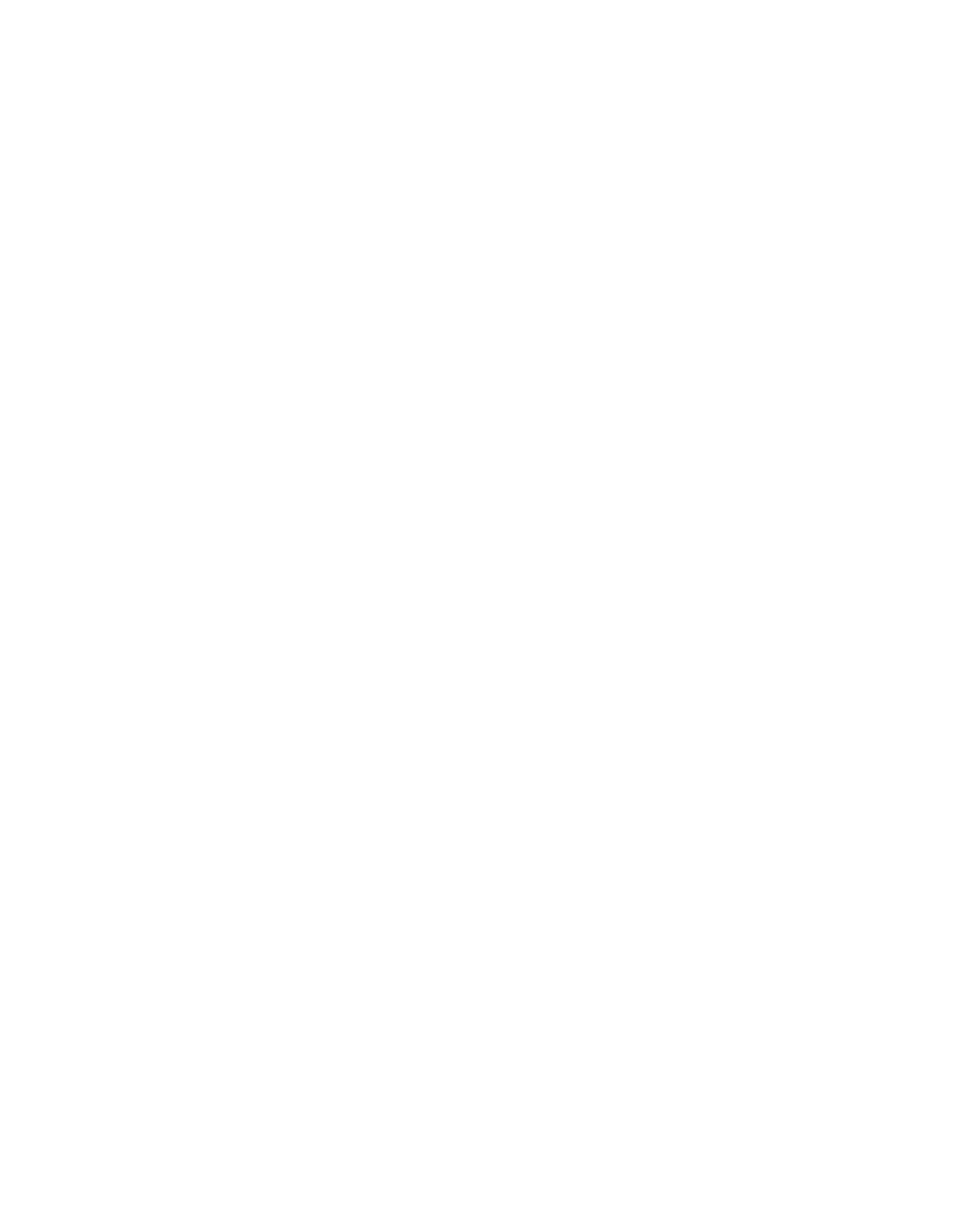|                                            |                         | Number of Times Racing in Warwick / Bear Mountain |                                              |
|--------------------------------------------|-------------------------|---------------------------------------------------|----------------------------------------------|
|                                            | 3                       | 2                                                 |                                              |
| 4                                          |                         | <b>Allie Davidson</b>                             | 1<br><b>Alex McAuliffe</b>                   |
| <b>Abby Ulman</b>                          | <b>Abby Hart</b>        |                                                   |                                              |
| Amanda Kuczo                               | <b>Allie Burt</b>       | <b>Binalli Desai</b>                              | <b>Anais Preller</b>                         |
| <b>Emily Vogt</b>                          | Caroline Egervari       | <b>Caroline Edison</b>                            | Anna Vilenski                                |
| <b>Hannah Dougherty</b>                    | <b>Caroline Keough</b>  | <b>Cate Allen</b>                                 | <b>Annie Magee</b>                           |
| <b>Isabelle Radziewicz</b>                 | Catherine Jacobi        | Emma Smith                                        | <b>Bella Miserocchi</b>                      |
| <b>Leah Epstein</b><br><b>Rachel Maltz</b> | Dana Calamari           | <b>Fiona McKee</b>                                | <b>Carly Birkhold</b><br><b>Carly Pavoni</b> |
|                                            | Gabi Galleta            | Julia Eustace                                     |                                              |
| <b>Sarah Radziewicz</b>                    | <b>Jackie Wall</b>      | <b>Kelly Pomer</b>                                | <b>Casey Gagner</b>                          |
| <b>Sophie Flay</b>                         | <b>Julia Muhlenberg</b> | <b>Lily Marino</b>                                | <b>Elizabeth Pehota</b>                      |
| <b>Tara Mcveigh</b>                        | <b>Lexi Hoadley</b>     | <b>Mary Kate McTague</b>                          | <b>Ella Henderson</b>                        |
|                                            | Natalia Zhiltsova       | <b>Molly Davidson</b>                             | Ella Von Wahdle                              |
|                                            | Olivia Spinosa          | <b>Morgan Lee</b>                                 | Emilia Kozeracki                             |
|                                            | <b>Quinn Igram</b>      | Rebecca Roos                                      | <b>Emily Kilgannon</b>                       |
|                                            | Roey Mappa              | <b>Shannon Garrett</b>                            | <b>Emma Houghton</b>                         |
|                                            | <b>Taylor Treonze</b>   | Sophie O'Brien                                    | Gabriela Bochenczk                           |
|                                            |                         |                                                   | <b>Grace Richard</b>                         |
|                                            |                         |                                                   | Jackie Bodnar                                |
|                                            |                         |                                                   | <b>Jade Powell</b>                           |
|                                            |                         |                                                   | Jana Dodson                                  |
|                                            |                         |                                                   | <b>Jen Weiss</b>                             |
|                                            |                         |                                                   | <b>Jillian Tallent</b>                       |
|                                            |                         |                                                   | <b>Kelly Dyer</b>                            |
|                                            |                         |                                                   | <b>Kelly Powlishen</b>                       |
|                                            |                         |                                                   | <b>Kelsey Osborn</b>                         |
|                                            |                         |                                                   | <b>Kerry Underhill</b>                       |
|                                            |                         |                                                   | <b>Kim Rodriguez</b>                         |
|                                            |                         |                                                   | Lana Kareem                                  |
|                                            |                         |                                                   | <b>Laura Vincent</b>                         |
|                                            |                         |                                                   | Lele Genremedhin                             |
|                                            |                         |                                                   | Lia Joham                                    |
|                                            |                         |                                                   | <b>Lily Stowell</b><br><b>Lise Elbrish</b>   |
|                                            |                         |                                                   |                                              |
|                                            |                         |                                                   | <b>Lucy Magee</b><br><b>Maddy Abrahamson</b> |
|                                            |                         |                                                   | <b>Maddy Stevener</b>                        |
|                                            |                         |                                                   | <b>Madeline Merchant</b>                     |
|                                            |                         |                                                   | <b>Madison Hutchens</b>                      |
|                                            |                         |                                                   | <b>Makenzee Montanaro</b>                    |
|                                            |                         |                                                   | <b>Mallory Walsh</b>                         |
|                                            |                         |                                                   | <b>Maura Kane</b>                            |
|                                            |                         |                                                   | <b>Meg Ryan</b>                              |
|                                            |                         |                                                   | Michaeala Meyer                              |
|                                            |                         |                                                   | <b>Miriam Grosman</b>                        |
|                                            |                         |                                                   | <b>Norah Anderson</b>                        |
|                                            |                         |                                                   | <b>Olivia Foster</b>                         |
|                                            |                         |                                                   | Rachel Wolk                                  |
|                                            |                         |                                                   | <b>Ryan Spencer</b>                          |
|                                            |                         |                                                   | Sara Dyrkolbotn                              |
|                                            |                         |                                                   | <b>Skyler Tarczali</b>                       |
|                                            |                         |                                                   | Suleen Kareem                                |
|                                            |                         |                                                   | Tali Ullman                                  |
|                                            |                         |                                                   | <b>Teagan Tully</b>                          |
|                                            |                         |                                                   | <b>Tess DeMarco</b>                          |
|                                            |                         |                                                   | Zoe Robbin                                   |
|                                            |                         |                                                   |                                              |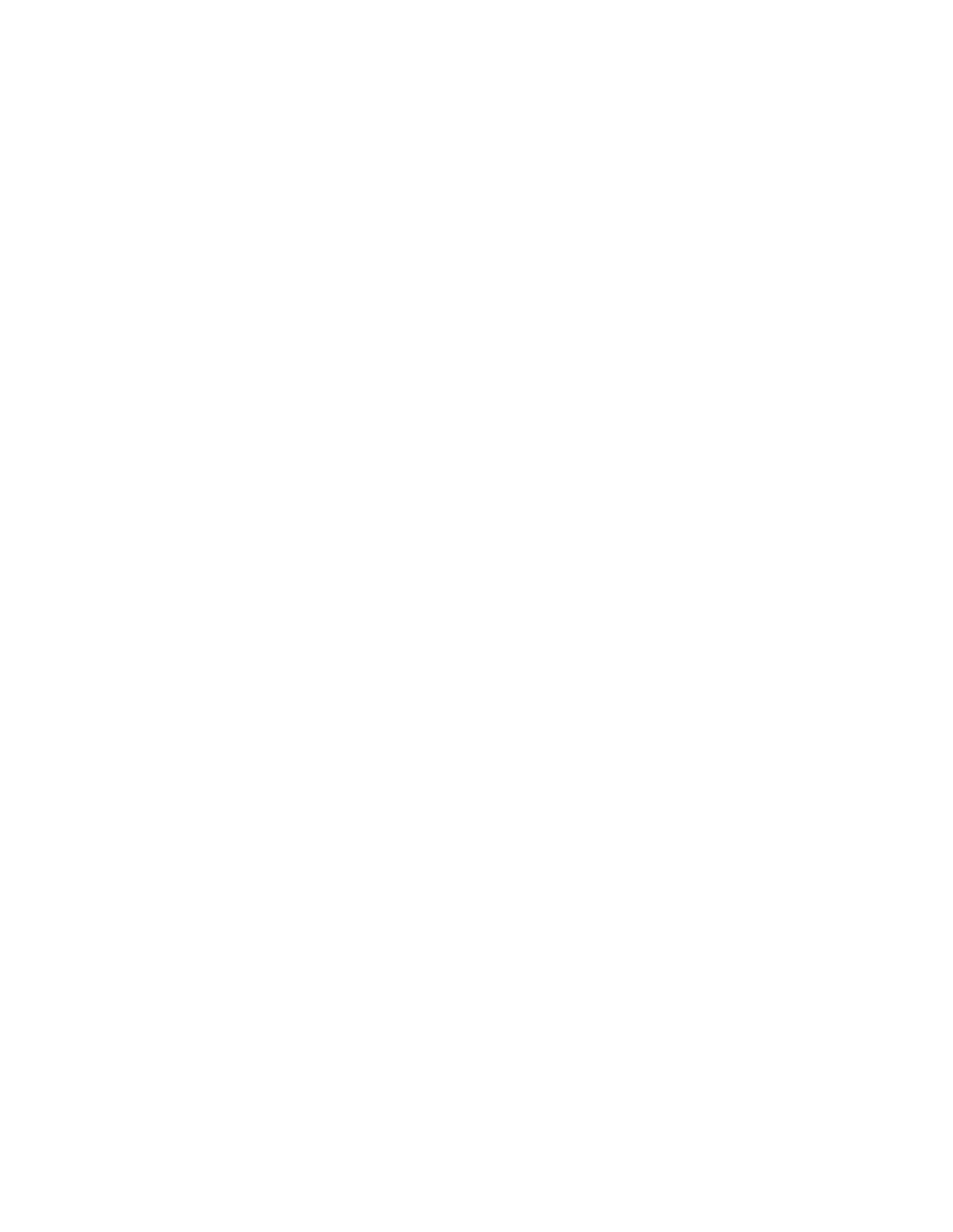|                         |                        | <b>Number of Times Racing in Warwick / Bear Mountain</b> |                            |
|-------------------------|------------------------|----------------------------------------------------------|----------------------------|
| 4                       | З                      | 2                                                        | 1                          |
| AJ Hutchens             | <b>Aidan Appelson</b>  | <b>Alex Petrecca</b>                                     | Andrew Calamari            |
| Alex Mocarski           | <b>Aidan Fiol</b>      | Alex Ullman                                              | Alec Kieffer               |
| <b>Charlie Kieffer</b>  | <b>Chris Leppla</b>    | <b>Chris Bartlett</b>                                    | <b>Andrew Rhoades</b>      |
| <b>Chris Bencivengo</b> | <b>Chris Robinson</b>  | David OHara                                              | <b>Andrew Tran</b>         |
| <b>James Maniscalco</b> | Danny Jagoe            | <b>Ehtan Kohn</b>                                        | <b>Anthony Gambuzza</b>    |
| <b>Nick Gans</b>        | <b>Dylan Pomer</b>     | <b>Greg Lombardo</b>                                     | <b>Ben Freidrichs</b>      |
| <b>Ryan Muhlenberg</b>  | <b>Greg Vogt</b>       | <b>Harry Warnick</b>                                     | <b>Ben Martin</b>          |
|                         | <b>Henry Minot</b>     | Jeremy Garskof                                           | <b>Brad Nerreau</b>        |
|                         | <b>Jackson Stearns</b> | <b>Jon Salerno</b>                                       | <b>Brendan Cassette</b>    |
|                         | <b>Kevin Gartland</b>  |                                                          |                            |
|                         |                        | <b>Matt Worthington</b>                                  | <b>Brenden Santoro</b>     |
|                         | <b>Matt Vogt</b>       | <b>Nick Anagnost</b>                                     | <b>Charlie White</b>       |
|                         | Matt Wojnoski          | Noah Igram                                               | <b>Charlie Williamson</b>  |
|                         | <b>Peter Biegel</b>    | <b>Roman Colao</b>                                       | <b>Chris Rumsey</b>        |
|                         | Peter Lombardo         | <b>Sam Garskof</b>                                       | <b>Chris Wilson</b>        |
|                         | <b>Philip Galletta</b> | Sam Warnick                                              | <b>Colin Baker</b>         |
|                         | Sam Klein              | <b>Sebastian Rodriguez</b>                               | Connor O'Day               |
|                         | <b>Shane McVeigh</b>   | <b>Spencer Nightingale</b>                               | Cooper Rothman             |
|                         | <b>Tong Liu</b>        | <b>Thomas Harris</b>                                     | <b>Dan Prior</b>           |
|                         | <b>Will Brisman</b>    | Zander Egervari                                          | Danny Pavoni               |
|                         |                        |                                                          | <b>David Rivera</b>        |
|                         |                        |                                                          | <b>Dillon Otten</b>        |
|                         |                        |                                                          | Doug Baran                 |
|                         |                        |                                                          | Dylan Kostbar              |
|                         |                        |                                                          | <b>Elliott Schunk</b>      |
|                         |                        |                                                          | <b>Gary Oster</b>          |
|                         |                        |                                                          | <b>Jack Ullman</b>         |
|                         |                        |                                                          | Jackson Gallati            |
|                         |                        |                                                          | Jacob Kane                 |
|                         |                        |                                                          | <b>Jacob Russell</b>       |
|                         |                        |                                                          | <b>James Cunningham</b>    |
|                         |                        |                                                          | Johan Moskowitz            |
|                         |                        |                                                          | Jonathan Guzik             |
|                         |                        |                                                          | <b>Justin Rhoades</b>      |
|                         |                        |                                                          | <b>Kyle Byrne</b>          |
|                         |                        |                                                          | <b>Marc Jacobs</b>         |
|                         |                        |                                                          | <b>Matt Warner</b>         |
|                         |                        |                                                          | <b>Matteo Andres</b>       |
|                         |                        |                                                          | <b>Michael Cosenza</b>     |
|                         |                        |                                                          | <b>Mike Robb</b>           |
|                         |                        |                                                          | <b>Mitchell Treonze</b>    |
|                         |                        |                                                          | <b>Noah Gross</b>          |
|                         |                        |                                                          | <b>Olli Narouth</b>        |
|                         |                        |                                                          | <b>Omar Mawloud</b>        |
|                         |                        |                                                          | <b>Parker Broderick</b>    |
|                         |                        |                                                          | <b>Patrick Russell</b>     |
|                         |                        |                                                          | <b>Percy Gale-Kelleter</b> |
|                         |                        |                                                          | Peter Vilenski             |
|                         |                        |                                                          | <b>Quinn Hermann</b>       |
|                         |                        |                                                          | <b>Rob Goodwin</b>         |
|                         |                        |                                                          | <b>Robert Pineda</b>       |
|                         |                        |                                                          | Sam Bluestein              |
|                         |                        |                                                          | Sam Garskof                |
|                         |                        |                                                          | <b>Sam Parton</b>          |
|                         |                        |                                                          | <b>Theo Pollex</b>         |
|                         |                        |                                                          | Zach Michael               |
|                         |                        |                                                          | Zach Vogt                  |
|                         |                        |                                                          |                            |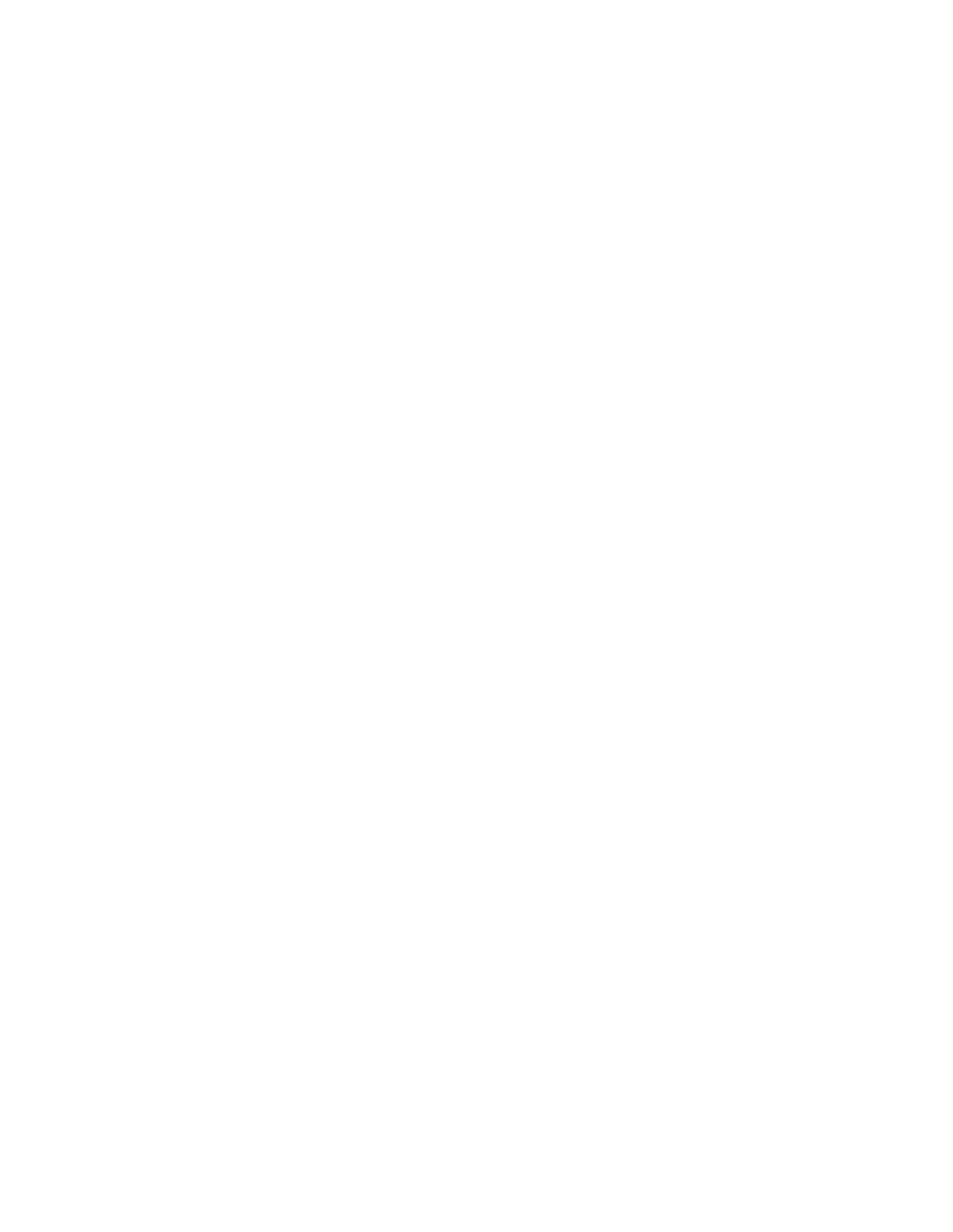|       | 2009 | 2010 | 2011 | 2012 | 2013 | 2014 | 2015 | 2016 |
|-------|------|------|------|------|------|------|------|------|
| Girls |      |      |      |      |      |      |      |      |
|       |      |      |      |      |      |      |      |      |
| Bovs  |      |      | !b   |      |      |      |      |      |

All Races are Large School Division

|             | 2017** | 2018 | 2019 | 2020      | 2021 |  |  |
|-------------|--------|------|------|-----------|------|--|--|
| Girls       |        | 14   | 4    | <b>NA</b> | 10   |  |  |
|             |        |      |      |           |      |  |  |
| <b>Boys</b> |        |      | 14   | <b>NA</b> |      |  |  |

\*\*Bear Mountain

Official Warwick, RI